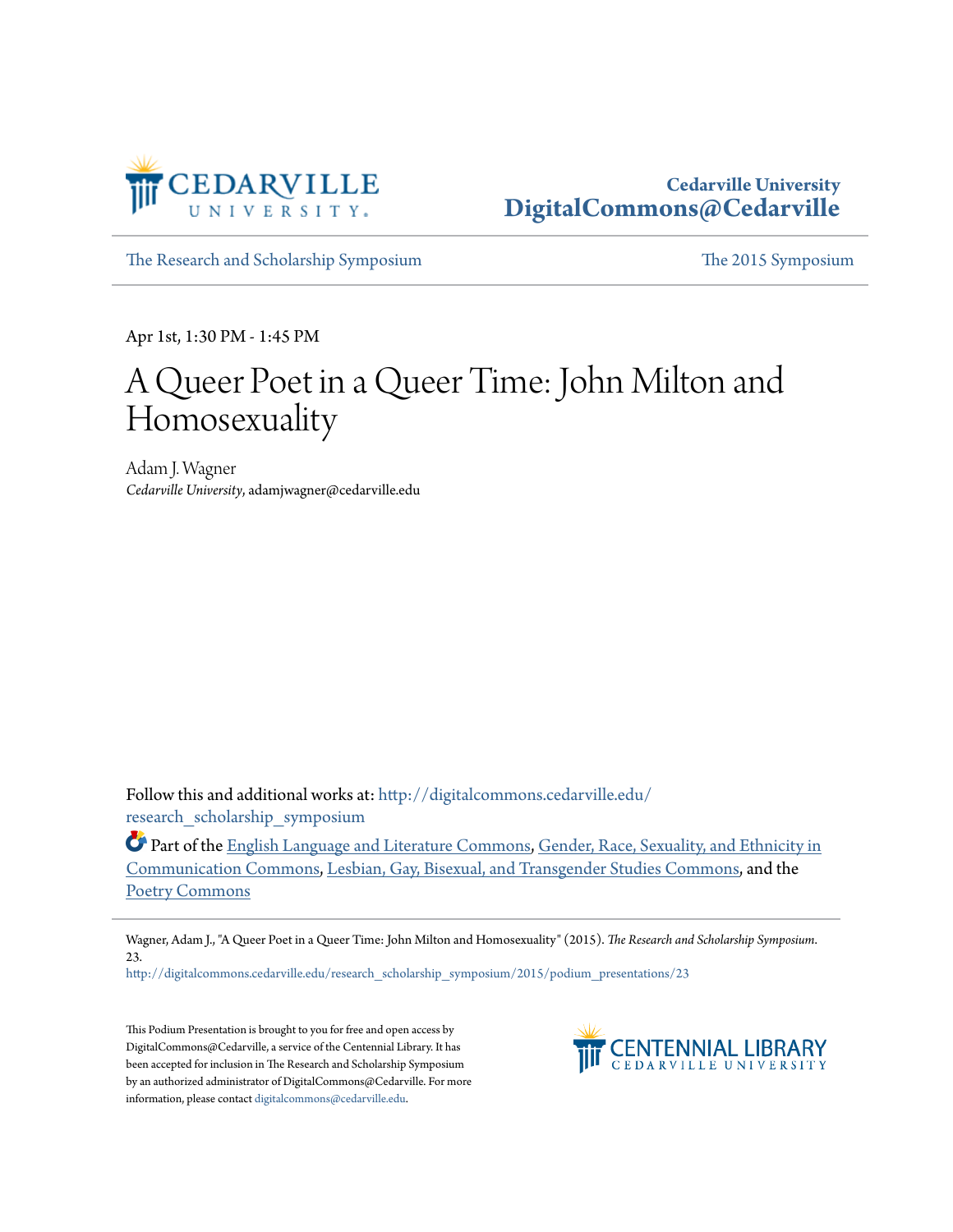## Adam J. Wagner Dr. Wilfong John Milton: Poetry and Selected Prose 5 December 2014

A Queer Poet in a Queer Time: John Milton and Homosexuality

Following the brave leaders of the Civil Rights Movement and the widespread influence of feminism, the English-speaking world is now in the era of the LGBT (lesbian, gay, bisexual, and transgender) rights movement, a critical time in world history. Although it seems like gay rights advocacy only began in the last few decades, people have been fighting for the rights and liberties of homosexual people throughout American and British history. Accordingly, the twenty-first century is not the only culture to have a prevalence of LGBT people; past societies have all had their share of homosexual individuals. However, because homosexuality has only very recently gained general support, past English cultures treated LGBT people with prejudice and disdain. John Milton's culture was such an environment: during the English Renaissance and early modern period in England, citizens publicly decried homosexuality and those who participated in it. Although the public stance was hatred and discrimination, internal movements became to expand their thinking on sexuality. Since Milton was one of the most critical thinkers of his time, this situation poses a question: how did Milton view homosexuality? David Hawkes refers to Milton as "A Hero of Our Time;" so, how would Milton's ideology view homosexuality in the year 2014?

Homosexuality is a loaded term, especially in 2014: from gay marriage to sexual orientations, homosexuality encompasses many complex topics. How one views homosexuality as a concept is critical to how one interprets history through a homoerotic lens. In queer theory,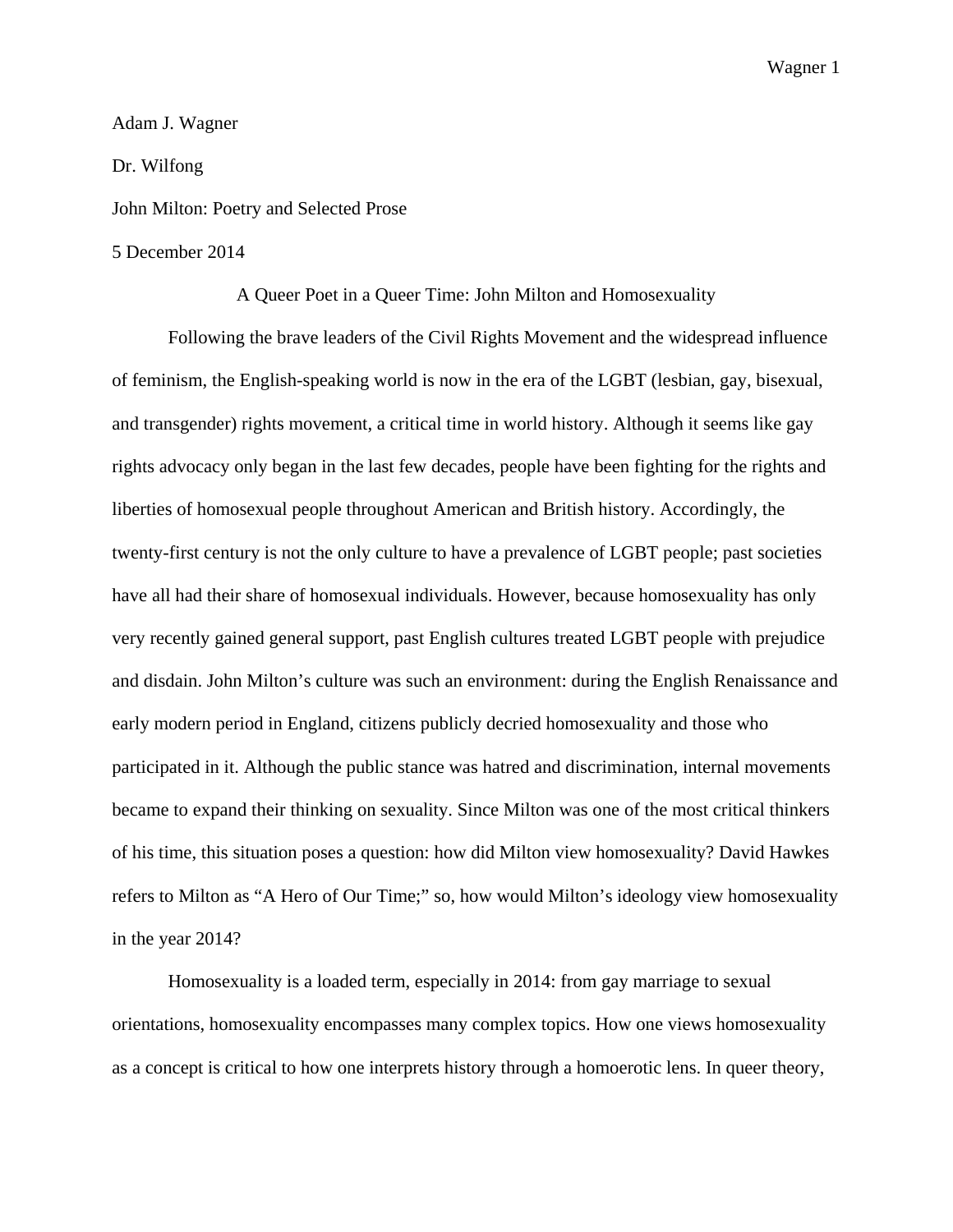there are two major approaches to homosexuality in Western history. The essentialist model states that homosexual identity is a fixed concept that has remained unchanged and understandable throughout different cultures, times, and geographic locations. In contrast, the social-constructionist model states that throughout different cultures, times, and geographic locations, homosexual identity has expressed itself in varying fashions (Loughlin 2).

Marie Helene Loughlin claims that early queer critics of English history followed the essentialist model. However, Alan Bray, the first and foremost scholar to begin researching homosexuality in English history, seems to discredit Loughlin's claim. In his book *Homosexuality in Renaissance England,* the foundational text for queer English study, he writes, "the terms in which we now speak of homosexuality cannot readily be translated into those of the sixteenth and seventeenth centuries […] We need to carry our preconceptions lightly if we are to see in Renaissance England more than the distorted image of ourselves" (Bray 17). Bray recognizes that the categories into which contemporary culture separates homosexuality do not accurately reflect how past societies perceived the topic. For the sake of his study, Bray's solution is to use the term homosexuality in a strictly physical sense. Scholar Kenneth Borris also takes this view and labels it "the acts paradigm," which sees sexual identities and sexual actions as not equivalent; therefore, historicists perceive them differently than twenty-first century scholars do (Borris 4). Because Milton's society viewed homosexuality differently than contemporary thinkers do, Milton's ideology interprets modern homosexuality in distinct categories. Seventeenth century historical context, Milton's life and works, and scholarship combine to inform a complex Miltonic commentary on twenty-first century homosexuality. Although Milton condemned homosexual acts as sin and indicated no sexual attraction toward males, his ideology leaves room for the support of gay marriage.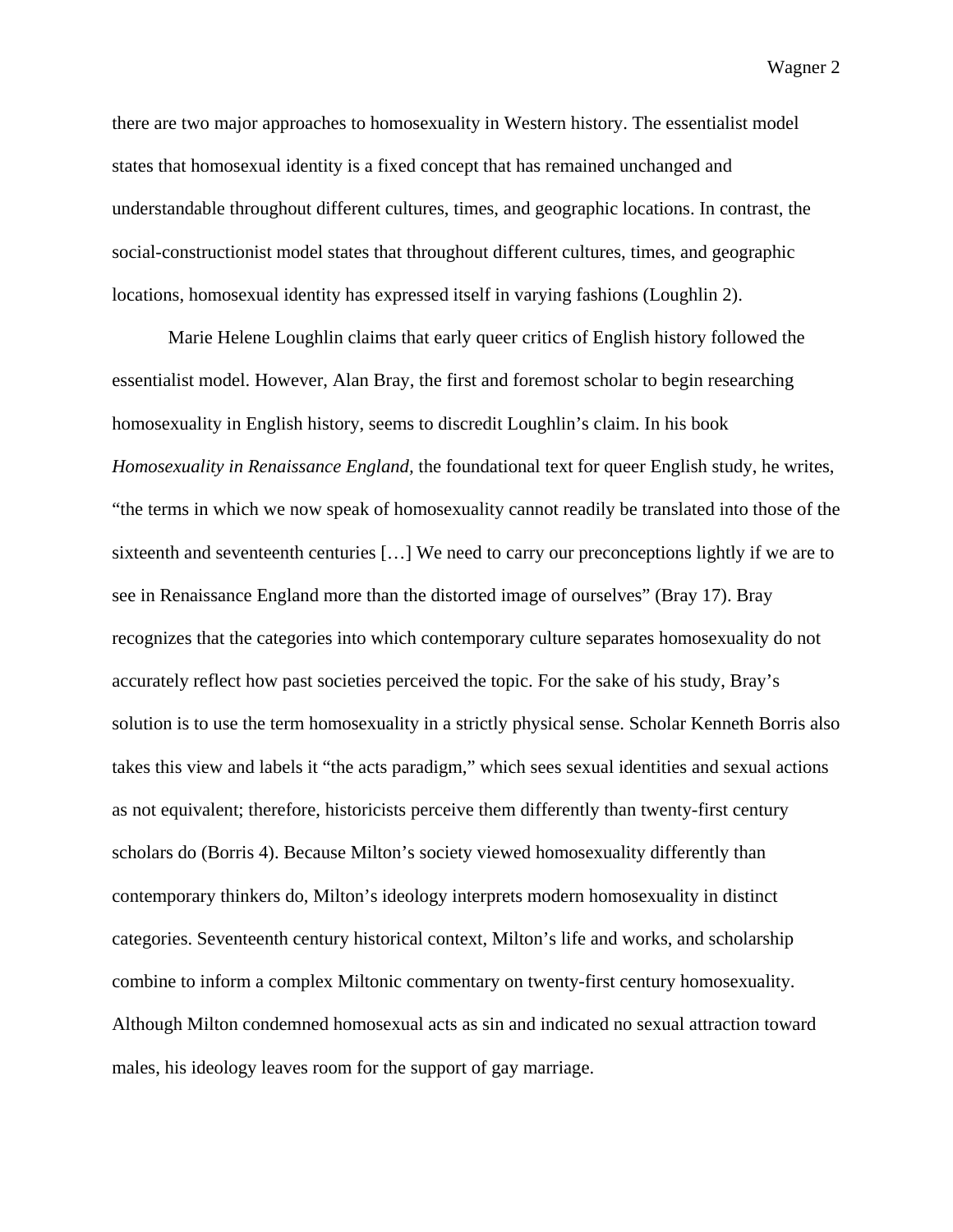Similar to the majority of world history, most Englanders during Milton's age perceived homosexual acts as perverse and evil. Loughlin writes, "Sodomy constitutes the single most prevalent early modern discourse concerning male same-sex sexual acts" (2). In the Renaissance and early modern period, sodomy was a term derived from the city of Sodom in Genesis 19, which God destroyed with fire and brimstone because of their sexual perversions. Sodomy referred to homosexual sex but not solely; it also implied heterosexual adultery, bestiality, or pedophilia (Bray 14, Borris 95). English society labeled someone who committed such acts with vulgar names like "ganymede, pathic, cinaedus, catamite, bugger, ingle, sodomite" (Bray 13). Specifically, Englanders believed that sodomy only constituted penetration, not the emission of semen. For many citizens, the immorality of sodomy surpassed rape, kidnap, burglary, arson, and mutilation (Borris 94). Similar to recent decades, many people feared and reviled those who participated in homosexual actions.

In its extreme, sodomy was a legitimate crime in Renaissance and early modern England, a felony punishable by death. Sir Edward Coke, Elizabethan politician and judge, recorded many court hearings about those with sodomy charges. In a specific 1614 case, one man had sexual relations with a 16-year old boy, which Coke claimed was "in a manner diabolical, felonious, and contrary to nature" (Coke 95). Coke believed the man committed the "detestable and abominable sin of sodomy […] to the great displeasure of almighty God, and to the dishonor of the whole human race" (96). In addition, sodomy was the sin "not to be named amongst Christians" (96). King Henry VIII originally ruled that sodomy was a felony without benefit of Clergy, and the punishment was "to be hanged by the neck till he be dead" (97). Although Queen Mary I revoked her father's law, Elizabeth I reestablished the order during her reign.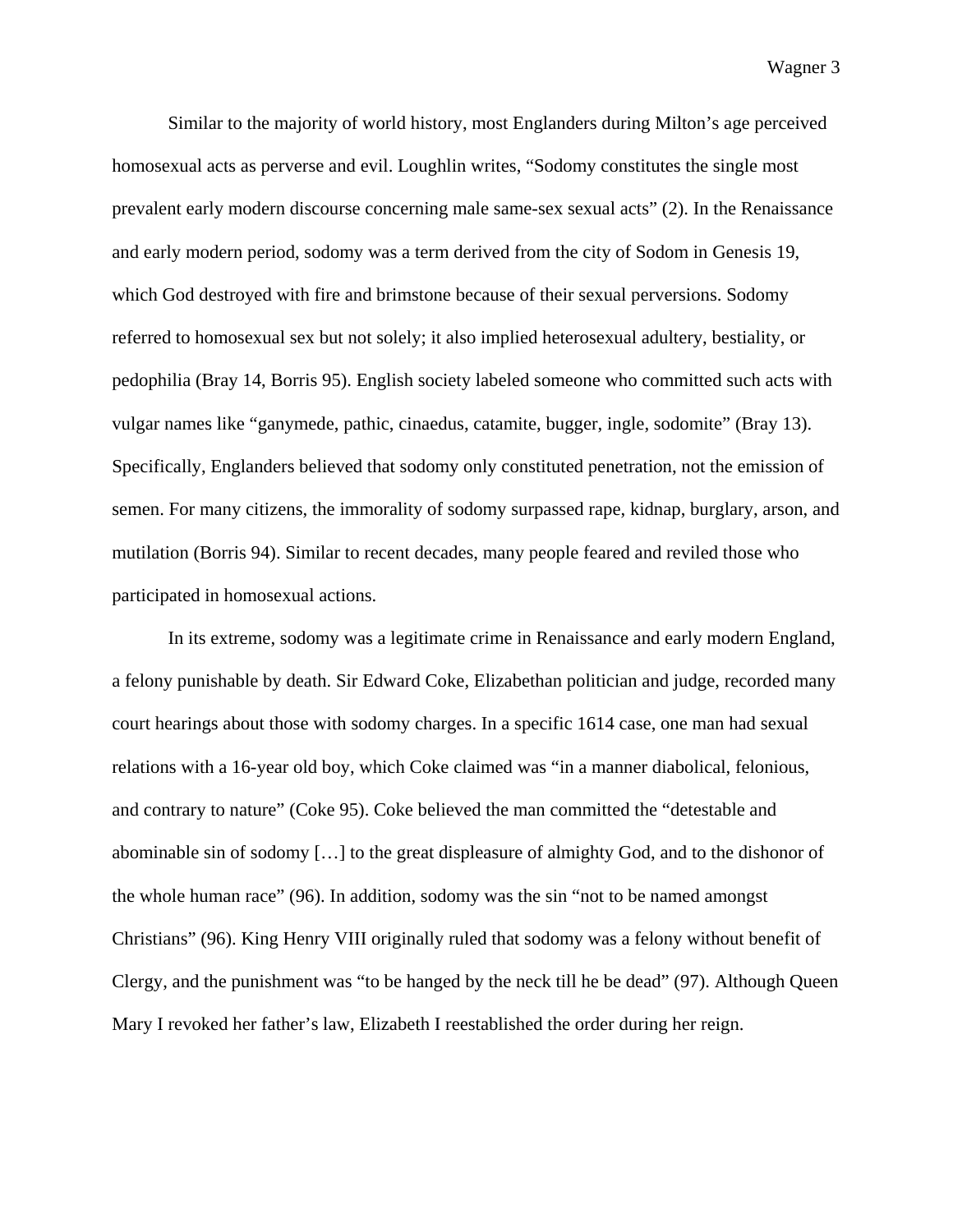Despite the public outcry against homosexual acts, a reticent movement that supported same-sex acts began to form. Borris writes, "As at present, attitudes ranged from rabid condemnations through disgust and scorn to neutrality, sympathy, acceptance, delighted indulgence, and enthusiastic advocacy, all in complex social interplay" (Borris 1). While the adverse views toward homosexuality were prevalent and oppressive, positive attitudes toward same-sex acts did indeed exist. Scholars speculate that the underground homosexual community of England interacted in "ambiguous formulations" that allowed them to fulfill their desires without exposure to the public law. These methods included flirtatious glancing, hand gestures, and selective language that implied secret homoerotic speech (10). Queer critics conclude that the main way homosexual people expressed their desires was through writing. Specifically, poems and personal letters were genres that writers found room in which to construct their own homoerotic space.

Milton believed that sodomy was a sin and social evil. Growing up in a religious home, Milton was a second generation Protestant Christian who during his youth desired to be a clergyman. Assuming his place in the upper class, his education at St. Paul's Cathedral and Christ's College at Cambridge, and his Protestant faith, Milton considered sodomy a sin. In Milton's theological treatise "The Christian Doctrine," he defines the virtue of chastity. Since chastity "consists in temperance as regards the unlawful lusts of the flesh," Milton explains "To chastity are opposed all kinds of impurity; effeminacy, sodomy, bestiality, &c. which are offences against ourselves in the first instance, and tending to our own especial injury" (Milton 1015). Following traditional Christian doctrine that homosexuality is a sin committed in uncontrolled lust, Milton publically believed that sodomy was immoral. However, because he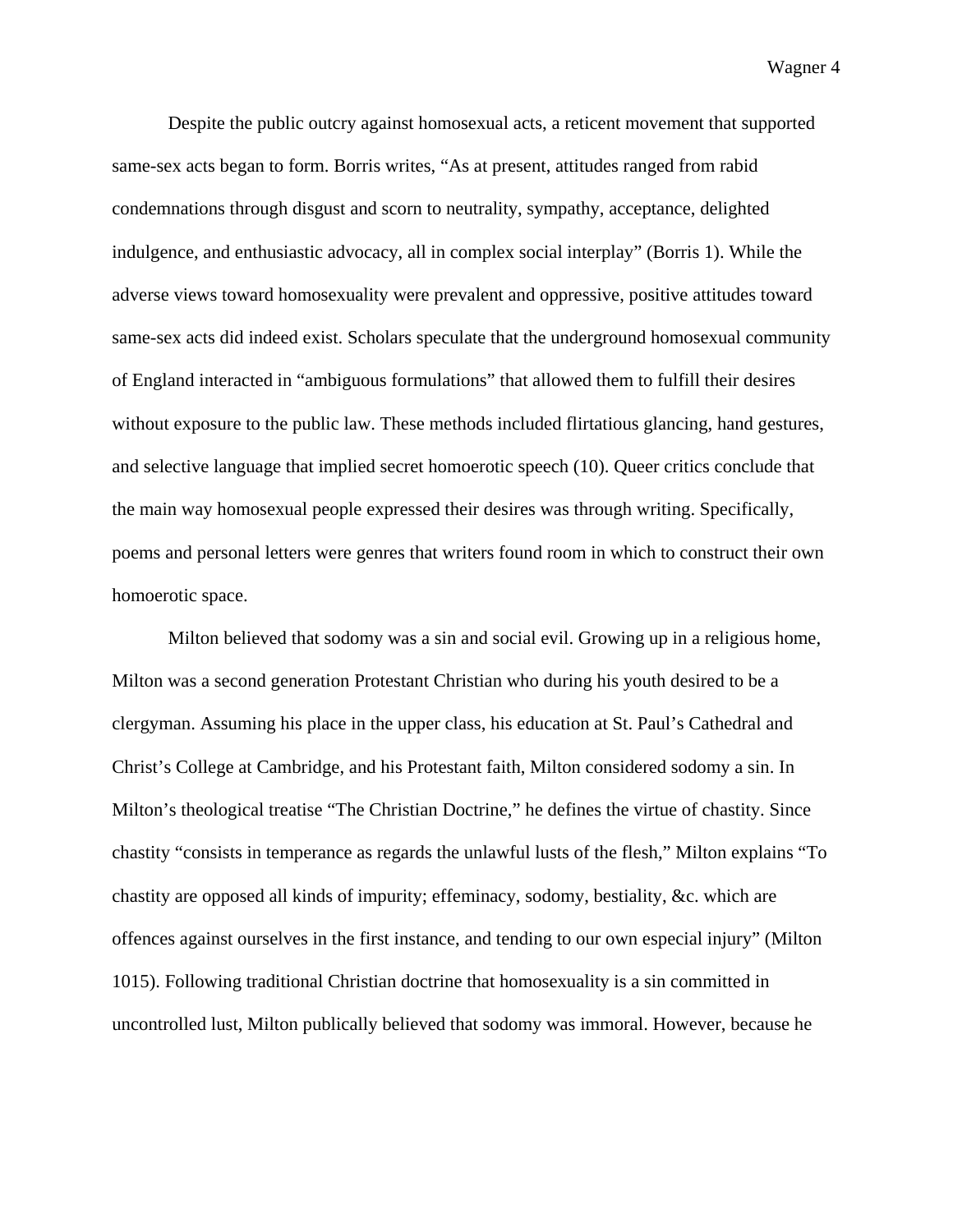was a writer, scholars speculate that perhaps Milton himself used his beloved English language to express his latent homosexual desires.

To know if Milton was indeed homosexual, one must distinguish the twenty-first century understanding of sexual orientations from past sexual identities. In today's culture, psychologists define sexual orientation as the innate predisposition to be sexually, emotionally, and romantically attracted to the same, opposite, or both genders. However, this definition has only entered the forefront of American academia in recent decades. This is where Borris' acts paradigm comes into play: did people in Renaissance and early modern England separate sexual acts and identities, or did they have an immature understanding of sexual orientation? Scholar David M. Halperin argues that "sexual acts and identities in European culture were not strictly separate prior to the nineteenth century" (Borris 5). Loughlin emphasizes that the separation of sexual acts and identities in early modern England "does not mean that early modern individuals had no notion of an identity informed, shaped, and perhaps even made distinct by a person's particular sexual desires and acts" (Loughlin 5). While early English culture did not have a complete understanding of sexual orientation like it does today, there was an understanding of sexual attraction and identity in Milton's society.

So what were these early understandings of sexual identity? Halperin divides them up into five main categories: "male effeminacy, pederasty or 'active' sodomy, male friendship love, passivity, and homosexuality" (Borris 6). Male effeminacy implied a female-like man who did not necessarily have sex with males; passivity was very similar, but it existed only in male-male relationships. "Active" sodomy involved penetration of a submissive partner, and homosexuality eventually led to a modern understanding of sexual orientation. Friendship and male love, in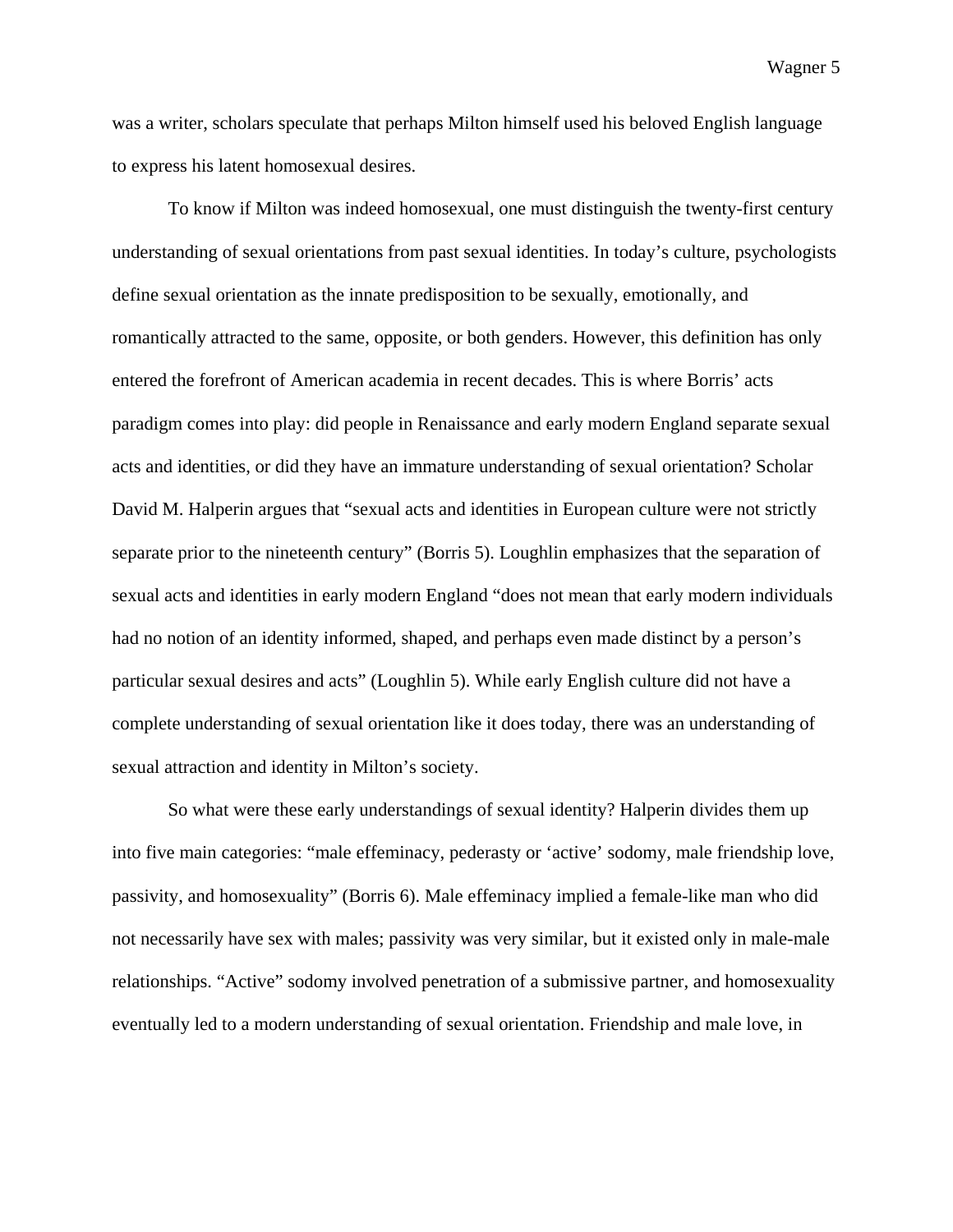contrast with the other four categories, was the most prominent avenue for intimacy between males during the English Renaissance.

The English Renaissance was a time of rebirth for English culture, harkening back to the Greek and Roman ancients. In regards to male-male relationships, antiquity idolized love between males, elevating it over heterosexual love (Borris 251). Borris organizes these ancient accounts of male-male relationships into three interconnected categories: "discourses on friendship; Platonic dialogues on love; and comparative evaluations of opposite-sex and male same-sex loves" (251). Ethical essays and texts on friendship, particularly by Aristotle, idealize male friendship and its wisdom and intimacy. Due to this, there is room for romanticized and homoeroticized interpretations of ancient male-male relationships. In Greek and Roman culture, there was also philosophical talk on which love was higher: male-female or male-male relationships; modern day interpretations of this also leave room for many straight or queer theories.

In contrast, Platonic dialogues on love were prevalent in antiquity and one of the overriding narratives for the English Renaissance. Plato defined love as the desire for beauty; because of this, he analyzes male-male relationships "much more amorously in an ambience of startling homoeroticism" (Borris 252). Plato's dialogues constitute younger and older males, depicting the youths as handsome lovers. Despite this implied homoeroticism, Plato's philosophy devalued the body; he believed male lovers should refrain from physical, sexual pleasures, despite their intense desires, in order to purify their chaste souls (252). While queer theorists still interpret Platonic relationships in a homoerotic way, research shows that, despite its emotional intimacy, Plato's ideology on male relationships does not correlate with a homosexual identity.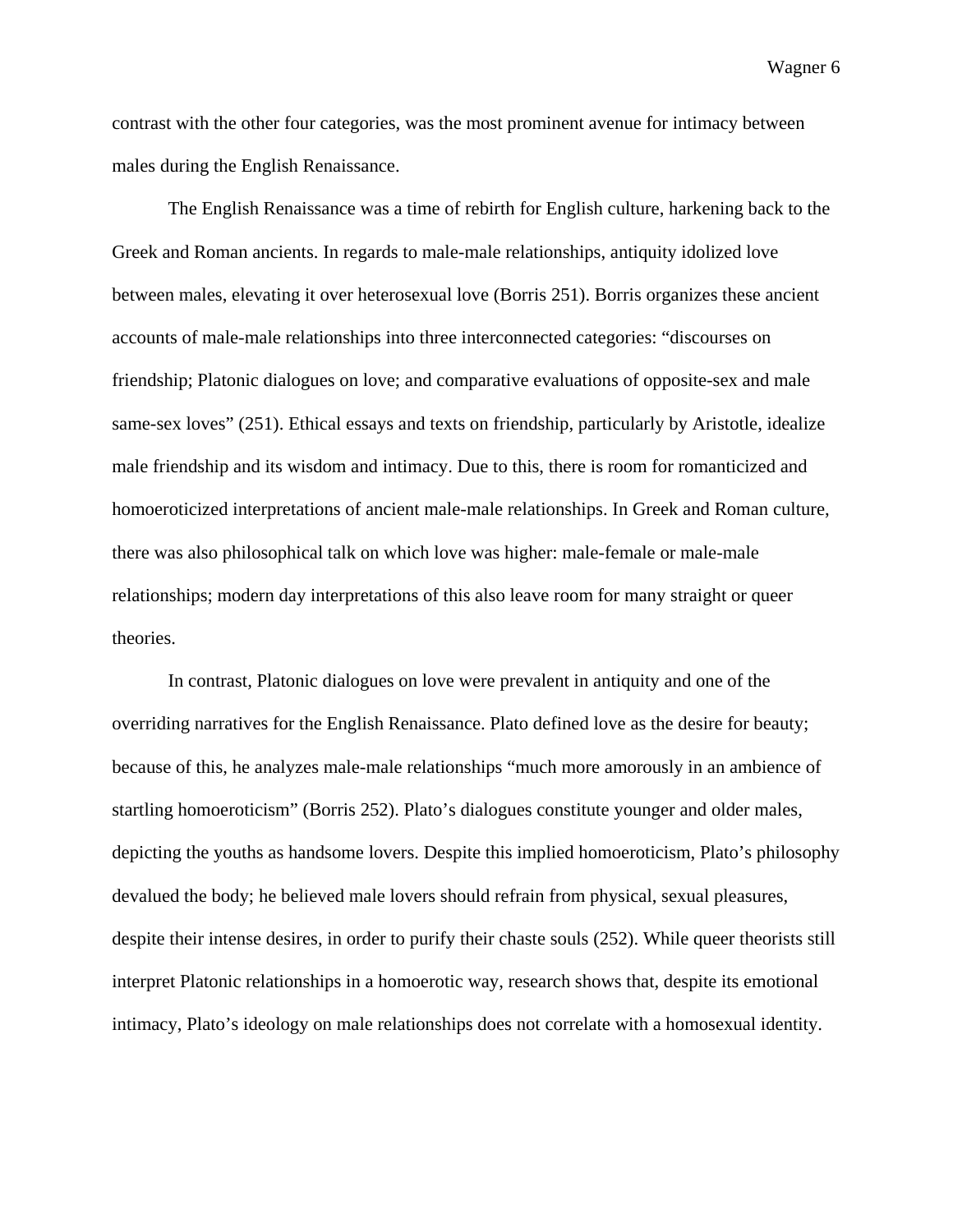The English Renaissance applied Platonic love theory to both opposite-sex and same-sex relationships, retaining a sense of homoeroticism. Marsilio Ficino, an Italian philosopher who lived during the English Renaissance, composed one of the most influential Renaissance essays about relationships: "De amore," or, "On Love." Ficino's essay does not interpret Platonic love theory but applies its philosophy to Renaissance relationships. Believing Plato's theory that love is the desire for beauty, Ficino assumes that the male body is the epitome of physical beauty and the goal of all human desire (Borris 261). In chapter eight of "On Love," Ficino argues that when two men share a friendship, they exchange themselves with one another; "each gives himself to the other in order to receive the other" (Ficino 263). Thus, both men possess both himself and the other, producing the goal of reciprocal love. Ficino writes, "I recover myself, lost by myself through my own negligence, in you, preserving me. You do the same in me" (263). While Ficino indeed stresses intimacy between two males, "On Love" also prohibits any sexual activity outside of a man and woman. If anyone desires sex "against the order of nature with men" or with a woman besides the purpose of procreation, "he certainly abuses the dignity of love" (263). Furthermore, "the purpose of erections […] is not the useless act of ejaculation, but the function of fertilizing and procreating" (268). Ficino's Renaissance love theory, representative of the rebirth of Platonic love beliefs, emphasizes male intimacy while simultaneously rejecting homosexual acts and identities.

So did Milton, understanding his culture's views on sexual identity and male friendship, have a homosexual orientation? The basis for this interpretation of Milton's personal life comes from his close friendship with Charles Diodati. Attending school together at St. Paul's Cathedral while they were young, Diodati and Milton formed a close relationship both intellectually and emotionally. In the early modern period, friendships were typically between people of the same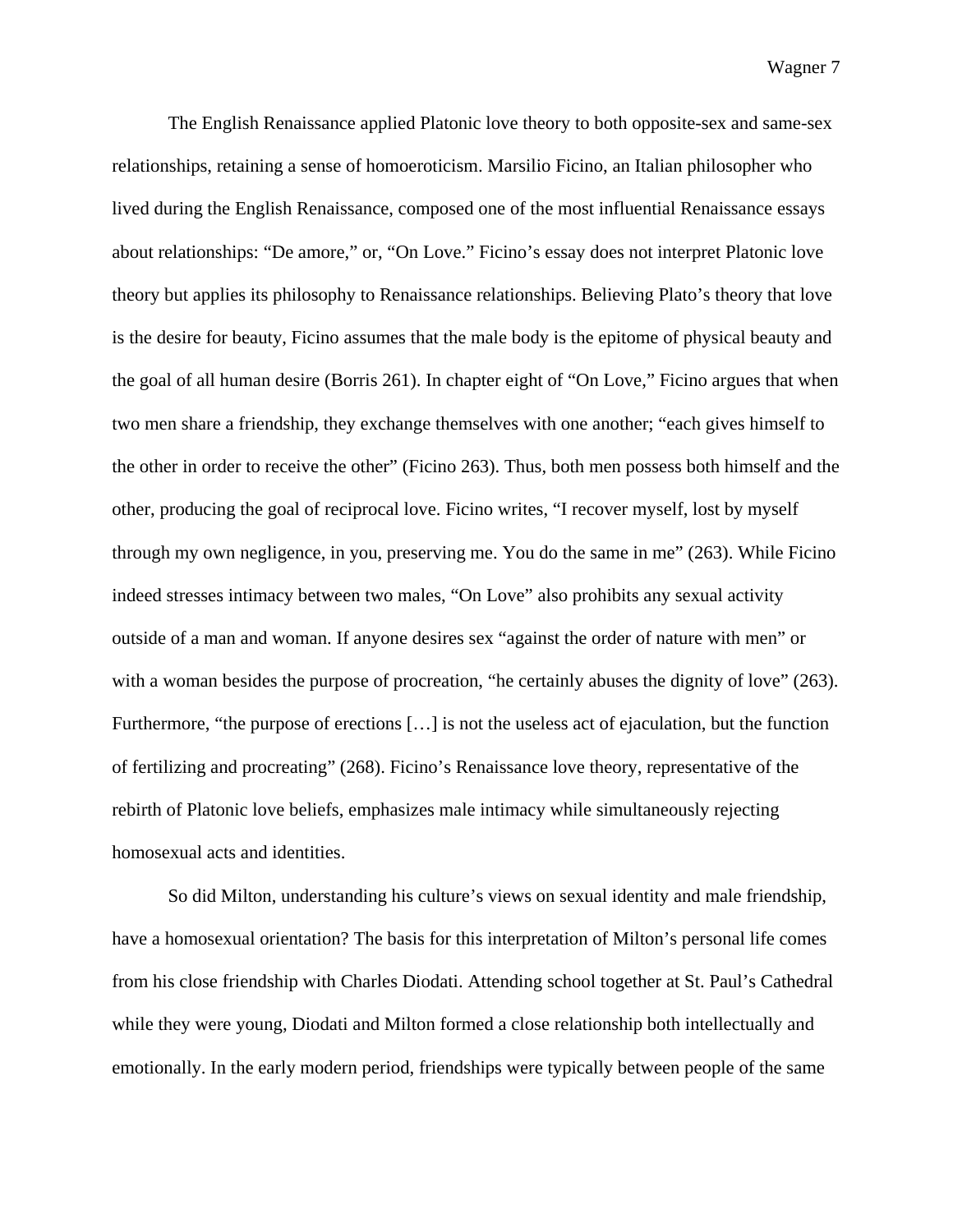social class, so it was ordinary for Milton and Diodati, who came from similar backgrounds, to unite so closely in friendship (Brown 75). The two students wrote to each other in Latin elegies, practiced their language skills together, and shared good times with one another. Even after Milton left St. Paul's to attend Cambridge, he kept up correspondence with Diodati until the latter's unfortunate, early death in 1638. John P. Rumrich contends that Milton's relationship with Diodati affected the rest of his life, including his literary texts. William R. Parker goes even further and believes that Diodati's presence in Milton's life affected his life vocation, influencing "to some unknown extent" Milton's decision not to become a clergyman (Rumrich 130). Throughout their childhood friendship and into their adult intimacy, Diodati's friendship profoundly changed Milton; scholars Masson and Sax write, "Milton clearly adored [Diodati] more than he ever adored any human being except possibly his second wife" (Rumrich 130). Diodati not only had an effect on Milton's literary life and works, but also his personal life and, therefore, his sexual identity.

Scholarly discussion about Diodati's psychological influence on Milton has entered the queer theory realm; many critics argue that Milton and Diodati had homoerotic feelings toward one another. One must keep in mind the cultural aspects of male-male friendship in the English Renaissance and early modern period; intimate and erotic language was normal under the "Renaissance codes of ideal male friendship" (Brown 74). Rumrich writes about contemporary readers, "in an age compulsively preoccupied with sexuality—not just sex—we cannot help but ask […]: what relation does their love for one another bear to what our culture means by homosexuality?" (Rumrich 130). Milton's and Diodati's intimate relationship and erotic language was not homosexual, but simply the normal communication style for English Renaissance Platonic male friends.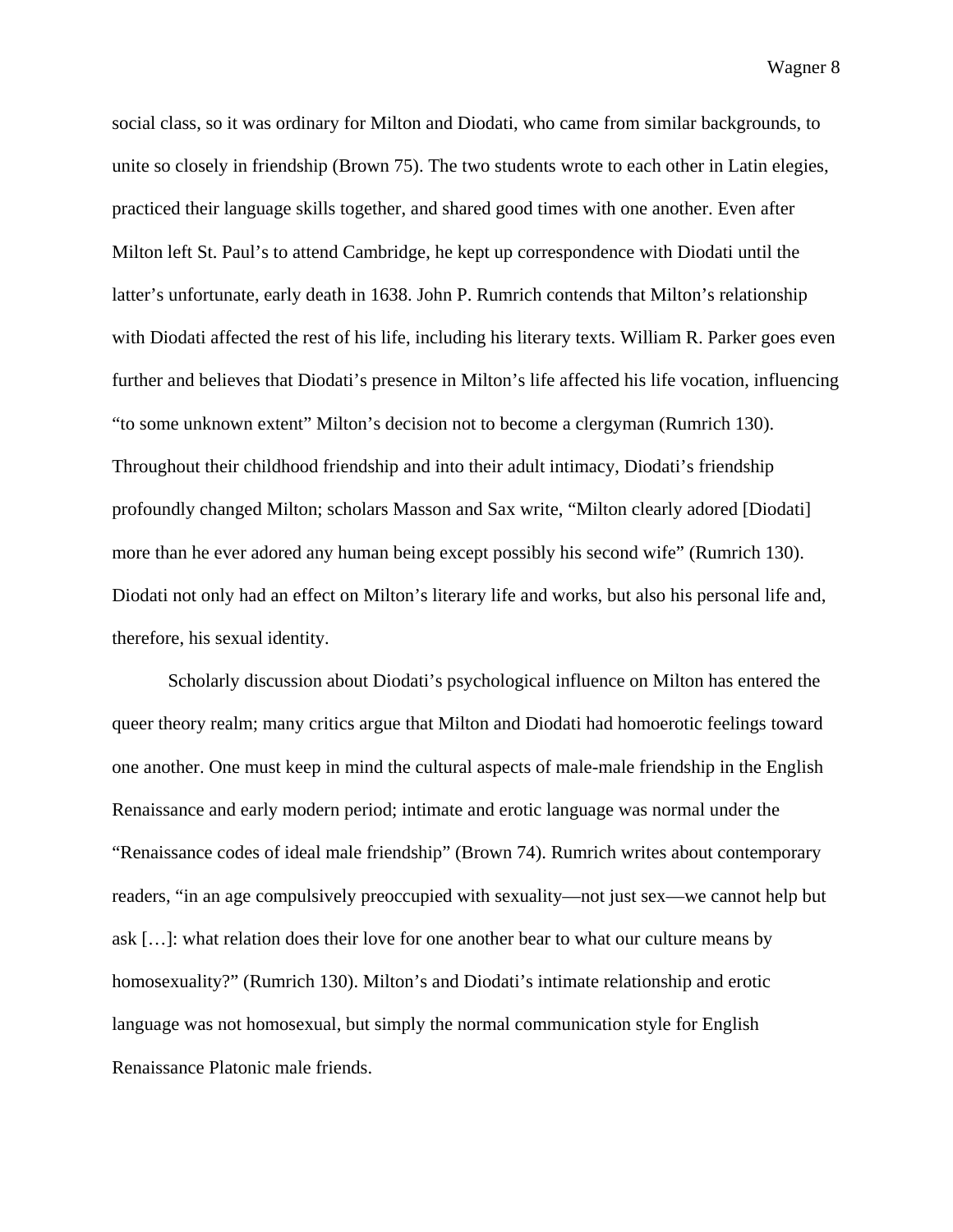Some scholars see room in Milton's writing for homoerotic expression. Like those that kept their sexuality a secret but used writing as a homosexual space in the Renaissance, critics claim that Milton's letters and poems subtly reveal his homosexual inclinations. In the early modern period of England, letters were a suspected way of expressing homoerotic desires. Loughlin writes that letters "often imply an intimacy and capacity for conveying desire, which perhaps increase in intensity of expression precisely because they are predicated on the absence of the beloved (Loughlin 101). Furthermore, scholars like Stephen Gun-Bray argue that pastoral poetry, like Milton's *Epitaphium Damonis*, intentionally leaves room for homoerotic discourse. In his book arguing this thesis, Gun-Bray writes, "The ability of pastoral poetry to recreate both a bygone place and a bygone time allows for the creation of what I call homoerotic space: a safe, because carefully demarcated, zone in which homoeroticism can appear" (Gun-Bray 15). More than any other kind of poetry, pastorals lend themselves to discuss love between young men, who were usually fictional shepherds. The sexual expression, religious, and political points frequented in pastoral poetry made it the ideal genre for early English poets to hide homosexuality within. Gun-Bray states that this kind of "spatialization of sexuality" was a classic way for talking about sexuality, including homoeroticism. However, Milton's letters and pastoral poem proves that he only loved Diodati in a Platonic way.

Elegy 1, which Milton wrote to Diodati while he was studying at Christ's College, Cambridge University, is largely in praise of the beauty of girls. At the beginning of the letter, Milton does offer Diodati an intimate compliment: "Trust me, my joy is great that thou shouldst be, / Though born of foreign race, yet born for me […] my sprightly friend" (Milton l. 5-7). Despite these seemingly erotic lines, Milton spends a large portion of the elegy praising women. While he admits he does not fully enjoy studying at Cambridge, Milton writes, "Here many a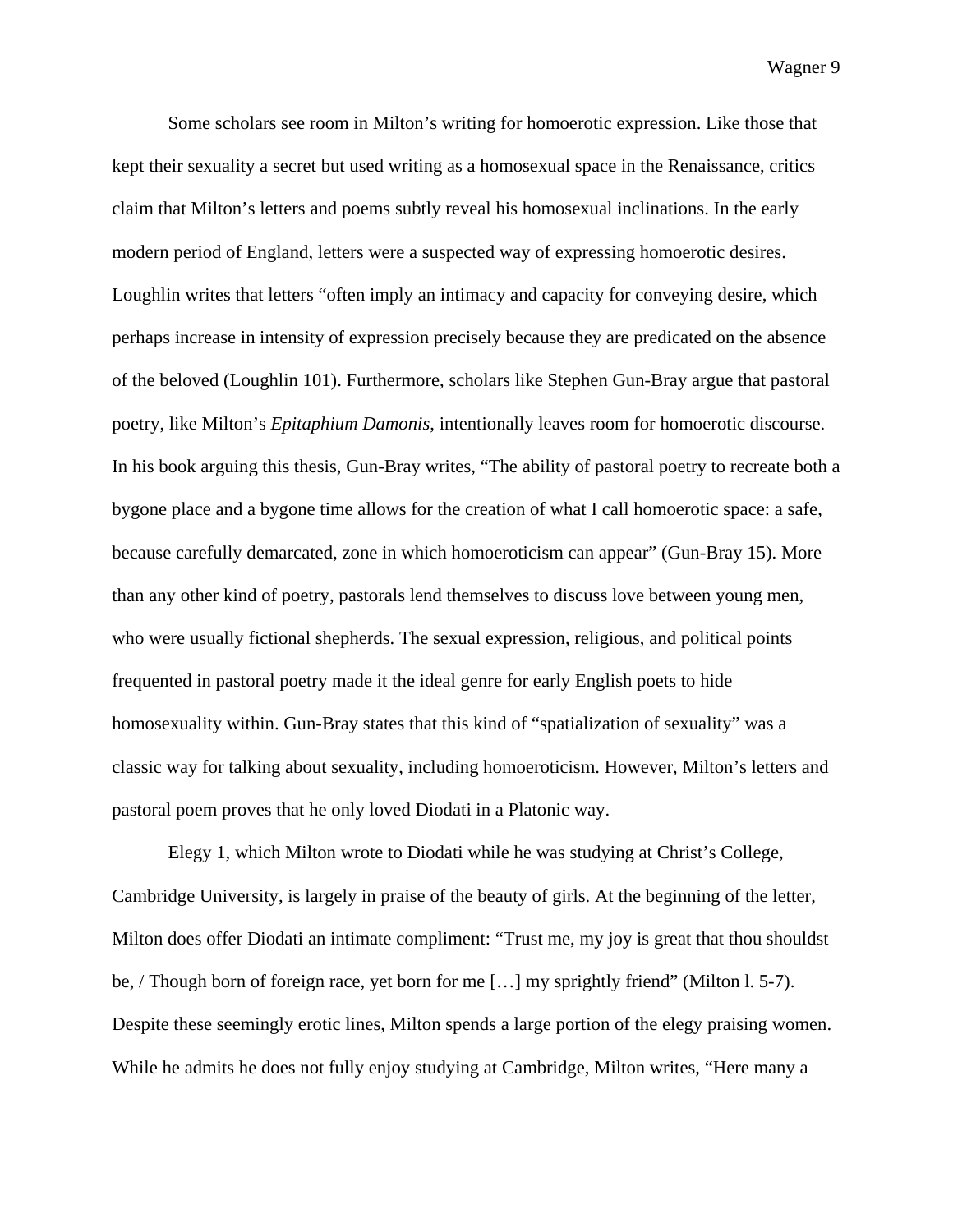virgin troop I may descry, / Like stars of mildest influence, gliding by, / Oh forms divine!" (l. 54- 56). Milton "oft […] gazed on gem-surpassing eyes" and commented on the women's hair: "Bright locks, Love's golden snares" (l. 58, 62). Women's "seductive cheeks," "necks whiter than the arms of lively Pelops," and the "exceptional beauty of the foreheard" also arouse Milton (l. 60-61, 63-60). Despite an emotional intimacy with Diodati, Milton clearly takes physical pleasure in the sight of women; as scholar Edward LeComte says, "to take its opening compliments to the addressee as a sexual revelation is not much better than assuming that a letter beginning 'Dear Sir' must be a love letter" (LeComte 6).

Accordingly, Milton's Elegy 6 also shows emotional, Platonic intimacy with Diodati alongside of Milton's emphasis on physical chastity. In the first paragraph of his letter to his companion, Milton writes, "how fond I am of you […] for our love cannot fit into short modes, nor does it walk perfectly in these lame feet of poetry" (Milton 1). Milton's deep affection for Diodati is not erotic but purely straight, Platonic male friendship; such erotic language was normal between males in their culture. Later on in the letter, Milton stresses the importance of chastity for young men: "his youth should be crime-free and chaste, his ways must be upright, and his hand without blemish" (Milton 2). Just like Plato, Milton stresses the virtue of chastity, a theme that traces all of his literary works.

Milton's most famous writing about Diodati, the melancholy pastoral epistle *Epitaphium Damonis*, is perhaps the one text that shows the depth of love Milton had for Diodati, which makes scholars question Milton's sexual identity. After Diodati passed away in 1638, Milton heard the news while traveling overseas and wrote *Epitaphium Damonis* in Latin to grieve the loss of his companion. In the pastoral elegy, Thyrsis, a shepherd, learns about the death of his fellow shepherd Damon; the shepherd characters are obvious stand-ins for Milton and Diodati. In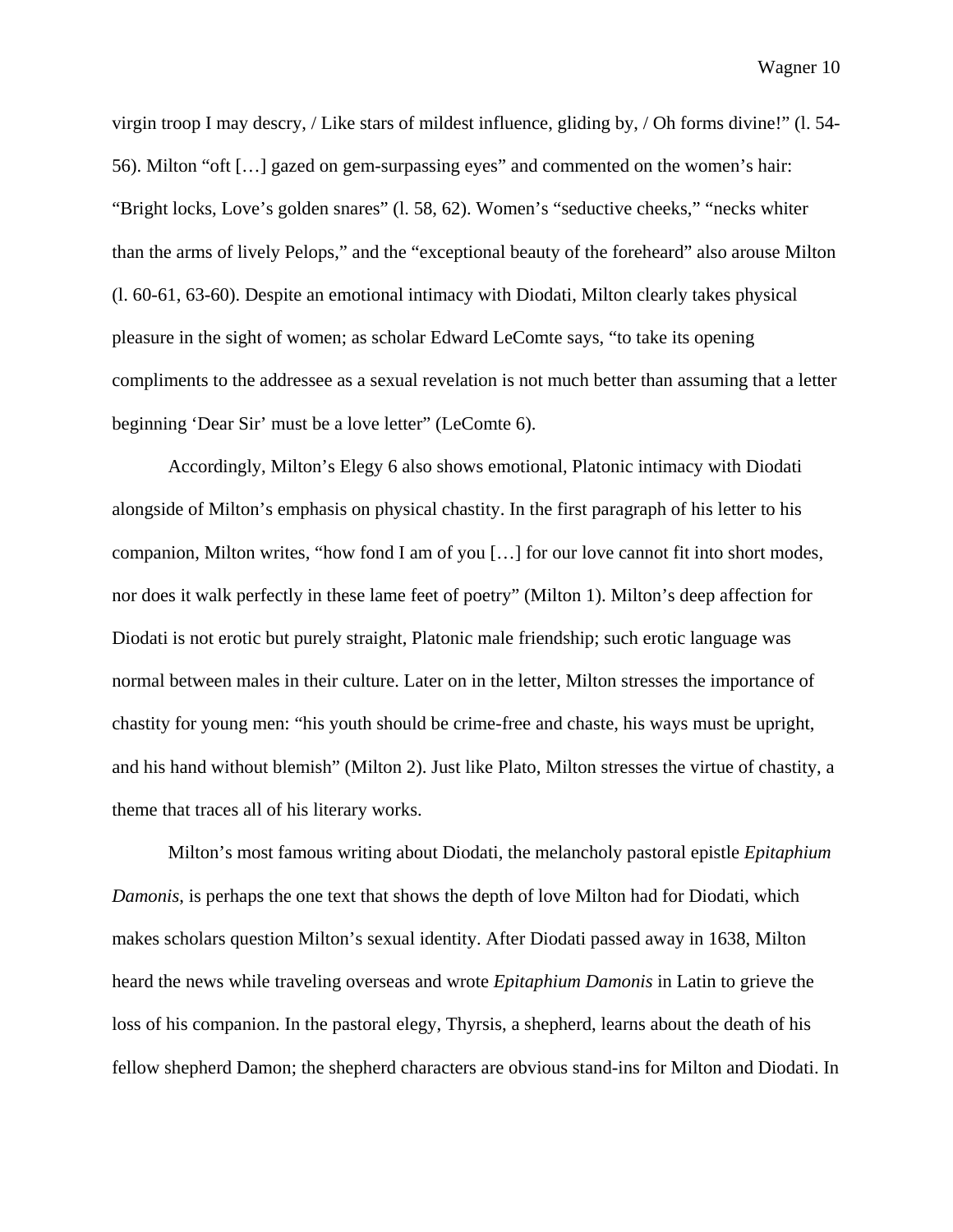mourning his friend's death, Thyrsis cries, "But what will become of me; what faithful friend will stay close by my side as you were [...] Who will lull my day to rest with talk and song? [...] To whom may I entrust my heart? (Milton 2). Thyrsis does not believe that any other human companion will be able to comfort and love him as much as Damon, even implying that Damon slept with Thyrsis each night. Despite this seemingly erotic intimacy, Thyrsis also praises Damon's chastity and purity: "Damon dwells in the purity of heaven, for he himself is pure" (3). Thyrsis, who at this point in the elegy renames Damon as Diodati, officially sealing Milton's obvious reference, knows that Damon is enjoying blessings in heaven despite his death. Crying out to Damon himself, Thyrsis says, "because you never tasted the pleasure of marriage, lo! For you are reserved a virgin's honours" (3). If the reader takes Milton's lines at face value, this text shows that Diodati was a virgin who never experienced sexual intimacy. Milton admires his friend all the more because Diodati remained pure in Milton's ideal of chastity.

Evidenced throughout his major written works to Diodati, Milton was not latently homosexual nor did he harbor homoerotic feelings toward his close companion. Rumrich writes, "Milton's intimacy with Diodati revolved around a Platonically inspired pursuit of intellectual and ethical clarity;" because of their strong connection, Milton seems to have desired intellectual companionship for the rest of his life, something he found lacking in his marriage with Mary Powell (Rumrich 133). Milton pursued knowledge and beauty in life and truly found it with Didoati. In one of his Latin letters to his friend, Milton writes, "I cannot help loving people like you. For though I do not know what else God may have decreed for me, this certainly is true: He has instilled in me, if into anyone, a vehement love of the beautiful" (134). Twenty-first century thinkers tend to view love and eroticism through a Freudian lens instead of a Platonic one (130).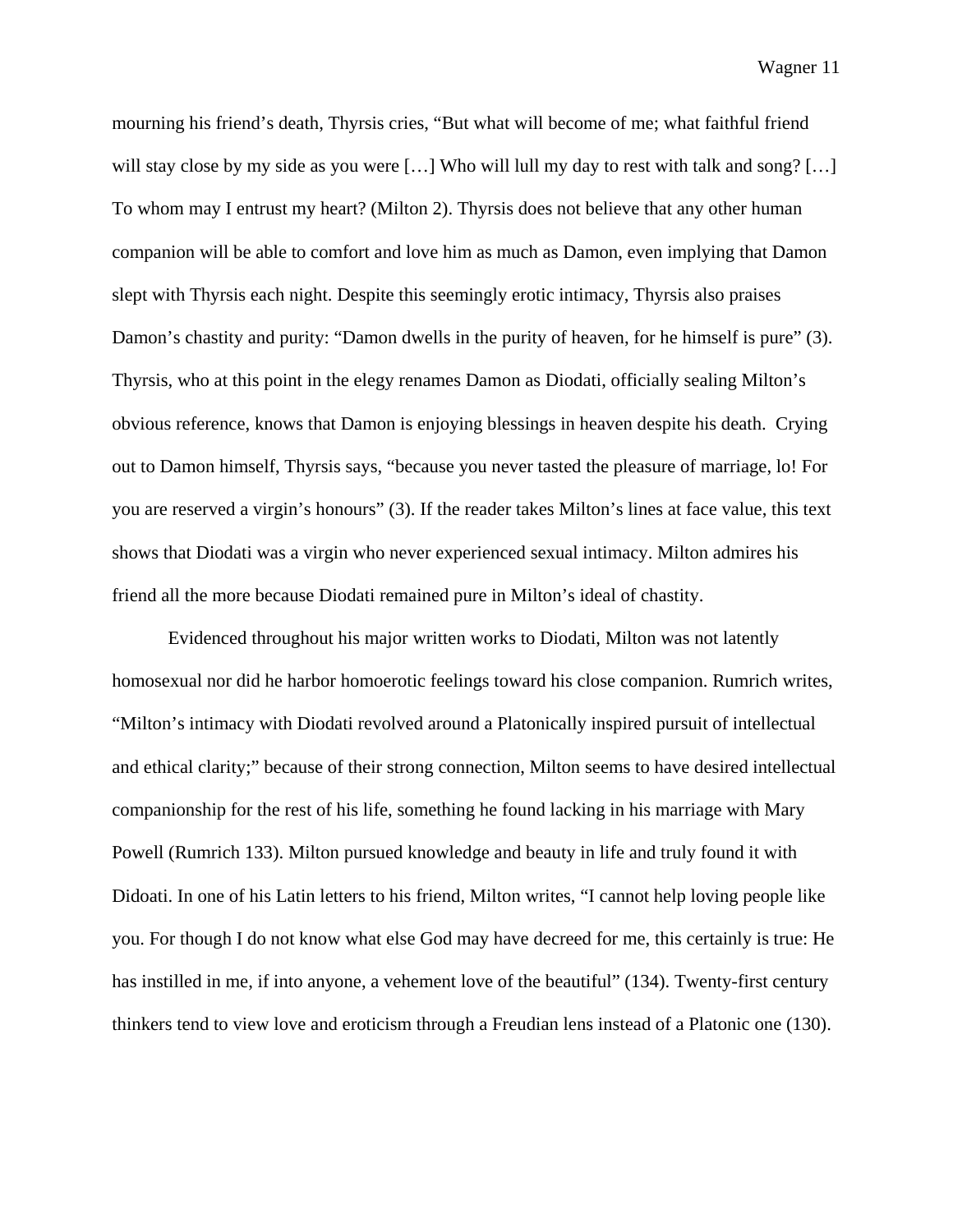However, Milton viewed his own sexual identity with a Platonic Eros, and his written texts show that he had no homoerotic attraction toward Diodati.

Milton and Diodati's Platonic friendship is similar to the twenty-first century concept of a bromance. Elizabeth J. Chen, in her scholarly essay about the bromance, defines it as "a form of friendship that channels intimate male friendship into narrow and well-defined boundaries" (Chen 242). In popular culture, a bromance is simply a strong friendship between two straight males, since society considers male friendship "deep and lasting" while female friendship is "fleeting and emotional" (243). The twenty-first century bromance is a historic parallel to past idealizations of male friendship, like Plato's and Aristotle's theories. Like ancient male friendships, the intimacy of bromances "slips between the boundaries of sexual and non-sexual relationships" (248). Chen argues that bromances reinforce male hierarchy and homophobia because they value straight, heterosexual males over a male-female marriage and over friendship between gay males. Because bromances "provide a space for intimate male friendship," Chen believes they parody marriage and even surpass it, all while favoring masculinity and heteronormativity (259, 252). Similar to how Milton valued his friendship with Diodati over his marriage with Mary Powell, a man in a bromance can become attached to their intimate male friend more than their wife. Bromances of twenty-first century popular culture shows that history's tendency to favor male-male, non-sexual, intimate relationships continue through 2014.

Homosexuality in the twenty-first century does not just consist of physical sex and sexual orientation; gay marriage is the most public, political, and widespread aspect of homosexuality in the 2010s. Currently legal in 35 of the United States, gay marriage advocates fight for government recognition of marriage between two of the same genders, including immigration, social security, tax, and other social benefits. When the Netherlands became the first country in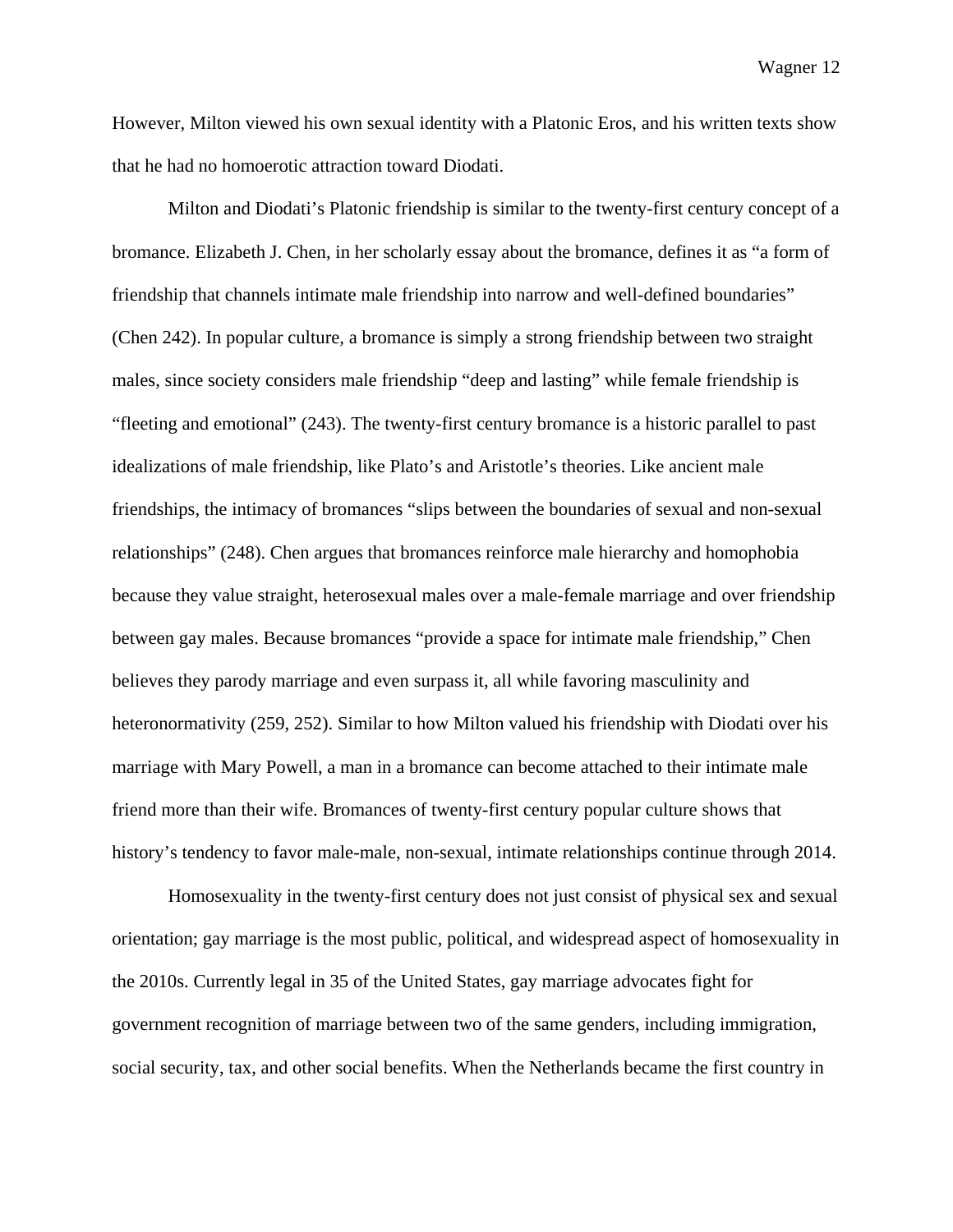the world history to legalize gay marriage in 2000, the LGBT rights movement launched into the political sphere. Massachusetts became the first U.S. state to legalize gay marriage in 2004, and the number of accepting states has increasingly grown since. Legal same-sex unions are a revolutionary concept for world history that has only recently gained support. Although gay marriage was an unheard of concept in Renaissance and early modern England, ideologies of marriage was undergoing a revolutionary change during the sixteenth and seventeenth centuries. One of the foremost progressive thinkers was Milton, who publically argued for the Biblical support of divorce. Translated into the twenty-first century, Milton's radical beliefs on marriage leave room for the support of gay marriage legalization.

From the English Reformation to the Enlightenment, the concept of marriage evolved from a covenantal to a contractual model. Sharon Achinstein researches and tracks this change in her article, "Saints or Citizens? Ideas of Marriage in Seventeenth-Century English Republicanism." Scholar John Witte has uncovered around five models for marriage during the seventeenth century. First came the Catholic-sacramental model that believed marriage was a church sacrament; out of this rebelled three Protestant versions: the Lutheran model, where the law governed marriage; the Calvinist model, in which marriage was safeguarded by the community; and the Anglican model, which combined the previous three models. Finally, there was the Enlightenment contractual model, where marriage was solely a government document (Achinstein 241-242). The evolution of marriage "from sacrament to contract" had a huge influence on English thinkers and their beliefs on marriage (242).

During his passionless and frustrating marriage with Mary Powell, Milton published the treatise *The Doctrine and Discipline of Divorce* in 1643, arguing from a theological viewpoint for the legalization of divorce. Caught in "a drooping and disconsolate household captivity" with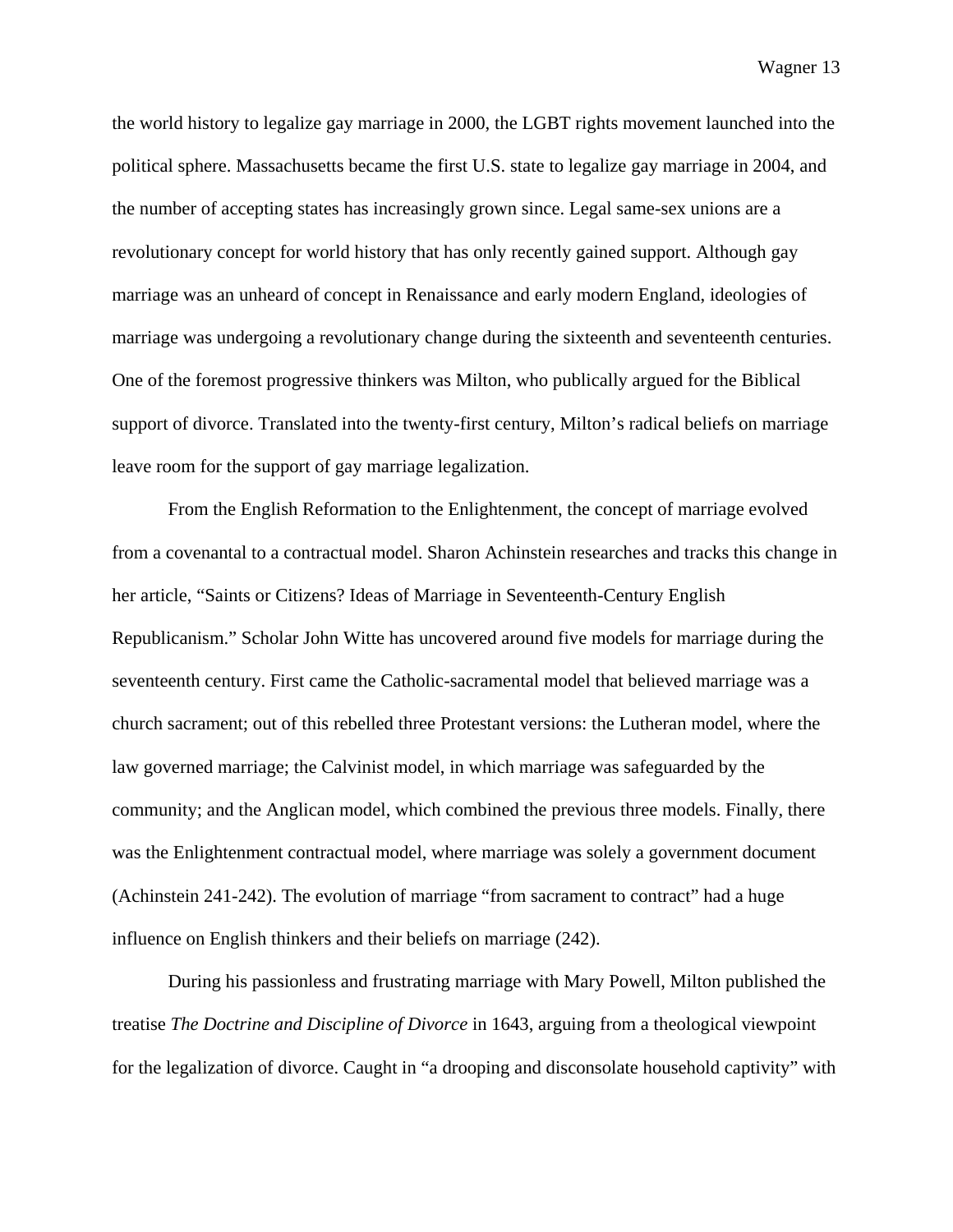Powell, Milton argued from the laws of Moses and Jesus' teaching that divorce was acceptable if there was a lack of psychological compatibility between husband and wife (Milton 703). Milton founded his divorce principles in his ideas about government. A man has the same right to divorce as people have the right to change the government: "He who marries intends as little to conspire his own ruine, as he that swears Allegiance: and as a whole people is in proportion to an ill Government, so is one man to an ill marriage" (Hawkes 149). Remarkably progressive for his age, Milton thus believed that "the most rational partner in the marriage should be dominant," regardless of gender (Hawkes 151). Scholar David Hawkes concludes that Milton's divorce tracts "argue that sexuality should be regulated by the conscience, not by the law" (148). In Milton's Protestant faith, marriage was between God and man; therefore, he concluded, "no law or covenant 'should bind against a prime and principall scope of its institution, and of both or either party cov'nanting" (Achinstein 257). Since marriage was a divine ordination, the government should not interfere between the union of two people.

Milton's ideology supports gay marriage in three realms: politics, the goal of marriage, and gender roles. Politically, Milton's views of marriage rested on his strong belief in individual liberties. Ben LaBreche writes, "both his pamphlets on 'the nature of marriage' and his writing on 'freedom to express oneself' participated in a single, coordinated effort to promote 'domestic or private liberty'" (LaBreche 971). Just like a government should be an institution ruled by the people, Milton thought marriage should also be a free space that protects individual liberty. Michael Komorowski believes that Milton's strong support for individual agency called for "the constant evaluation of social relationships" and a "contractual bond," similar to the ownership of private property (Komorowski 69-70). Gay marriage grants liberty for all people, whether they have a gay or straight sexual orientation. Under Komorowski's thinking, Milton's emphasis on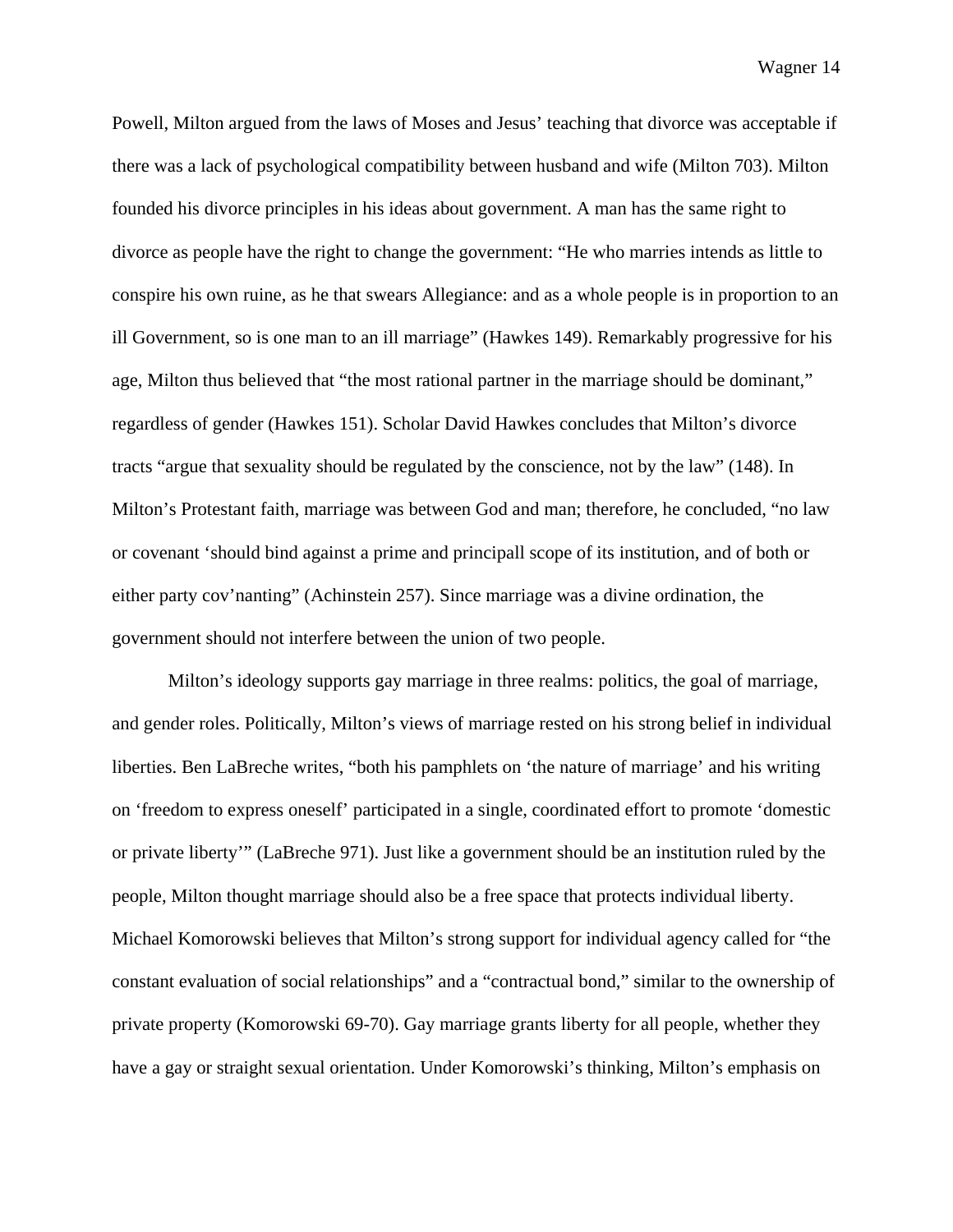freedom should allow gay people the contractual right to marry; new social relationships like same-sex unions need Miltonic evaluation.

Additionally, Milton's support of divorce gives leeway for the legality of same-sex unions. Milton's divorce tract *Tetrachordon* states that the "natural law guarantees everyone the right to determine how best to live according to God's standards" (73). However, marriage eschews natural law if an evil spouse leads their partner away from virtue and godliness. Milton thus believed that marriage must be "not a natural, but a civill and ordain'd relation" (73). Therefore, because marriage was like a contract of property ownership, a couple could dissolve it through divorce. The individual, legal right of divorce added a new dimension of freedom in marriage that the English world had previously never possessed. Despite Milton's view of samesex actions, his principles demanded that he give everyone the right to think and act according to their conscience, modern day gay people included. By supporting divorce, Milton brought marriage down to a contractual level, allowing people the freedom of separation if their union did not glorify God. This loose, contractual freedom of marriage must include today's contemporary idea of same-sex unions. In Miltonic thinking, if marriage is a civil institution accessible and dissolvable for all, gay people deserve that right as well.

Milton's ideal goal of marriage also factors into the support of gay marriage. Komorowski writes, "Marriage was best understood as an "outward good," a means to companionship and communal holiness" (69). Every marriage should strive for virtue and discourse, Milton believed: "'conversation rather than procreation or material help represents 'the chiefest and the noblest end of marriage'" (LaBreche 971). Since procreation is not the essential end to marriage, a union between a man and woman is no longer as critical. If Milton believed Hawkes' interpretation that "sex without love is emotional slavery" (Hawkes 156), and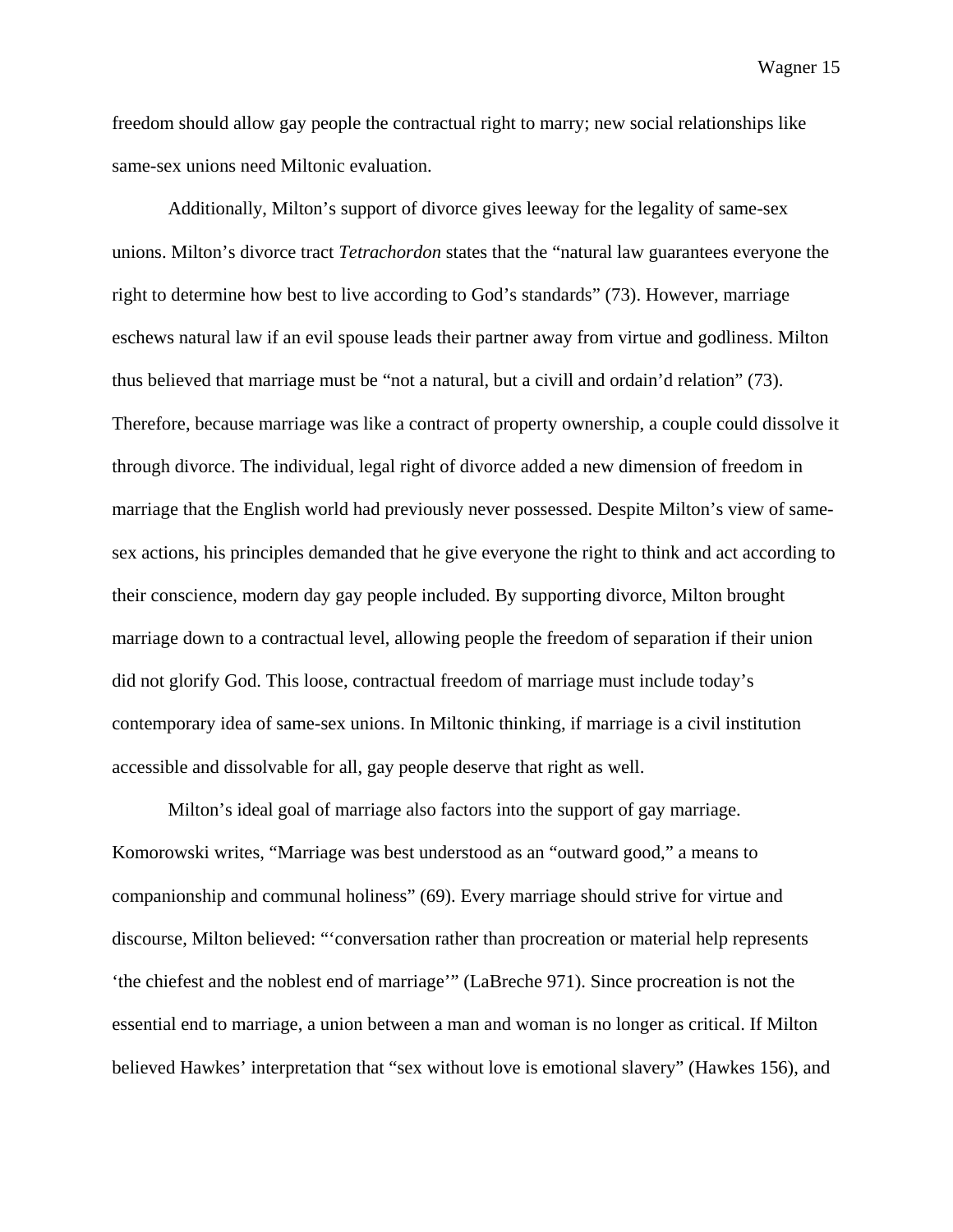therefore sex is not the goal of marriage, then there must be an "intellectual attraction" between spouses (LaBreche 974). This is where the modern day concept of sexual orientation enters: intellectual attraction occurs between members of the same gender for gay and lesbian people; that kind of attractiveness depends on one's sexual predisposition. If such attraction and righteousness did not exist in a marriage, Milton believed the couple was not fulfilling the true calling of marriage; thus, they should divorce. Sexual orientation and psychological compatibility coincide: one is needed for the other to exist. Milton would not approve of a gay man marrying a straight woman in the name of righteousness if they were not internally united. True righteousness in marriage for Milton involved mentally compatible and virtuous people striving toward God's glory; gay people are capable of this in same-sex unions. As long as the couple glorified God through reason and virtue, Milton's goal of marriage allows for the support of gay marriage.

Finally, Milton's view of gender roles in marriage contribute to the Miltonic endorsement of same-sex unions. Despite Milton's cultural misogyny, he was surprisingly progressive in his views of marriage gender roles. LaBreche argues that Milton's "very different views of gender and marriage converge in support of a single claim for the authority of free discourse and government" (972). Milton's goal of marriage as virtuous conversation leaves room for egalitarian marriage; the most rational partner is dominant, regardless of gender, but husband and wife should be intellectually engaged and equal. Or, as LaBreche puts it, "conjugal discourse" with rational equality" (973). Like Milton's downplay of procreation, his gender roles actually minimize gender in marriage. Because of this, Milton's divorce tracts feature gender-less distinctions, instead embracing all of humanity; Milton's pamphlets "discuss the rights and liberties of marriage and divorce in the gender-neutral language of 'humanity' […] where they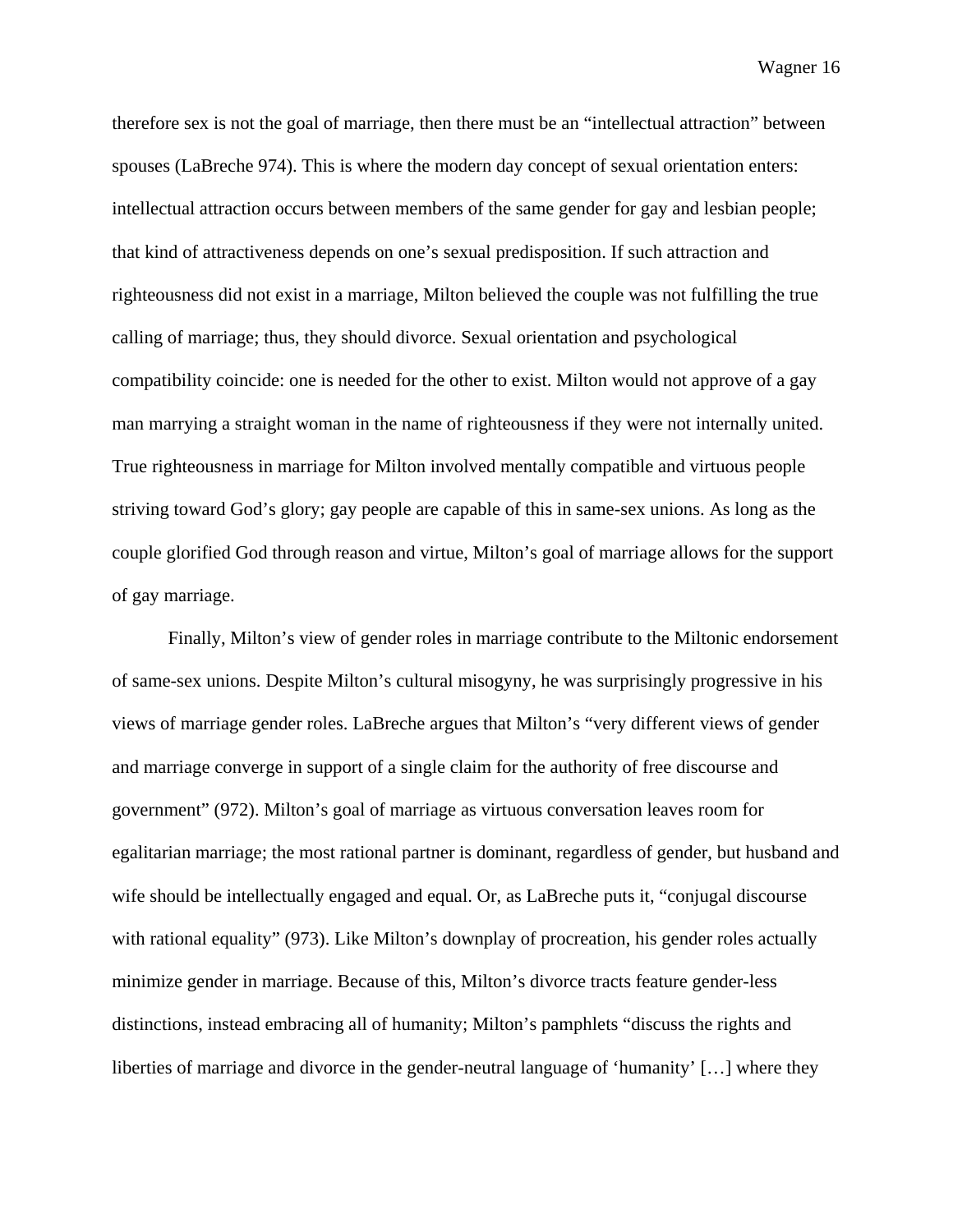defend 'human dignity' and the 'human shape' or where they argue from 'the principles of humanity' (976). Gay marriage applies to Milton's undervaluing of gender because the specific maleness or femaleness of a marriage does not matter; for Milton, noble discourse is the essential aspect of marriage. Miltonic philosophy upholds gay marriage in spite of gender. LaBreche concludes that Milton forwent sexual hierarchy in his divorce tracts to point to the larger principle at hand; "Miltonic marriage tends to efface sexual difference" (972). Gender and sexual variance does not matter to Milton in marriage; it was the goal of virtuous conversation, unencumbered by marriage contracts, which Milton was ultimately fighting for. Accordingly, his ideology provides room for gay marriage if the couple glorified God through righteousness.

Although old ideas do not translate perfectly into contemporary issues, there is much to learn about twenty-first century homosexuality from Renaissance and early modern England homosexuality. Sexuality has undergone a vast evolution throughout English history, from being an unspeakable crime punishable by death to a celebrated, legal institution. There are lessons to learn from old English sexuality: predispositions in people will always manifest themselves throughout time, prejudice and oppression of people groups strengthens their solidarity, and sexuality has and always will be a critical part to human life. Milton had an extreme influence on poetry, literature, theology, politics, and thinking in his day, and his wisdom continues to envelop current ideology. It is the duty of twenty-first century scholars to learn from the past and apply it to the present in all social issues.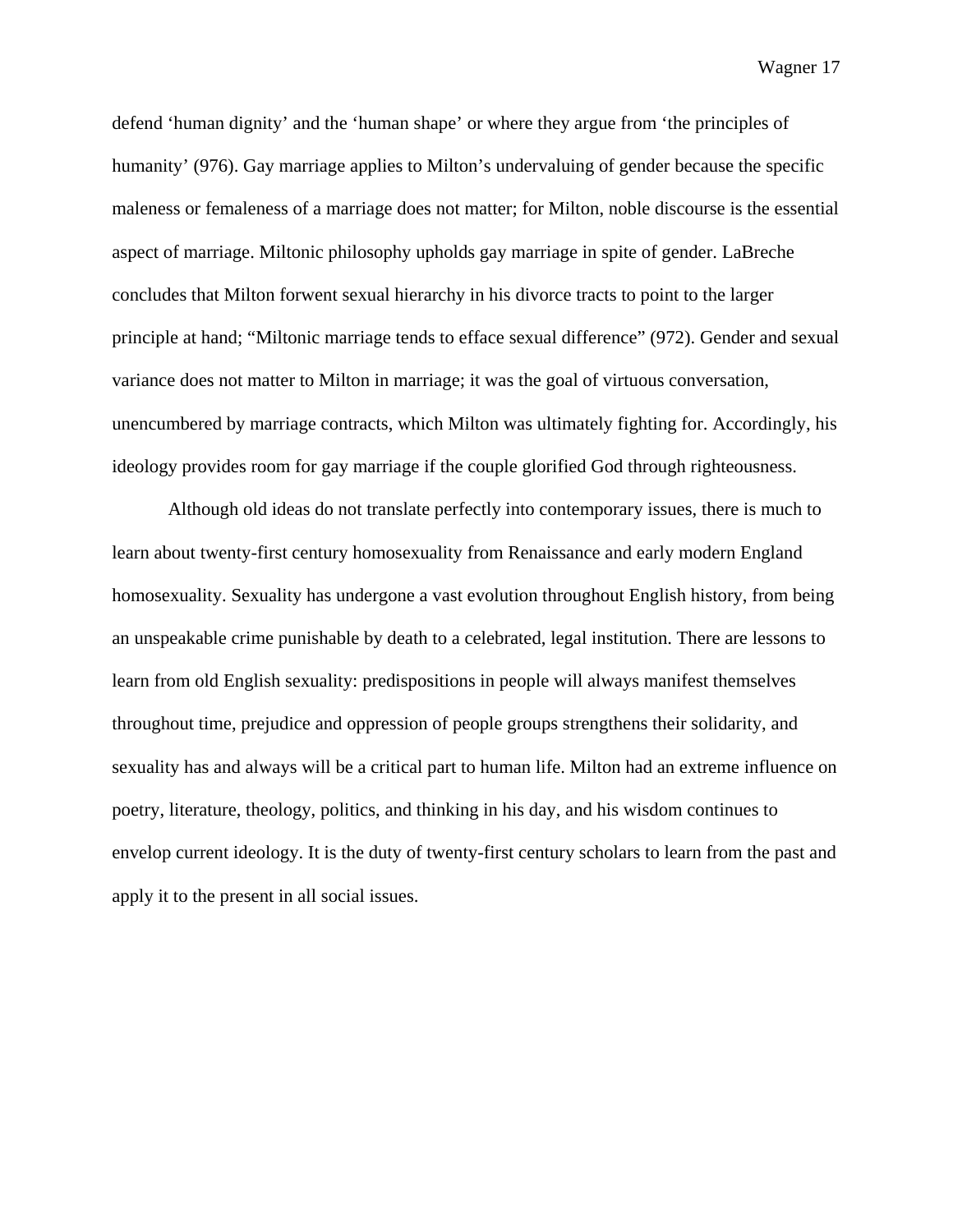## Works Cited

- Achinstein, Sharon. "Saints or Citizens? Ideas of Marriage in Seventeenth-Century English Republicanism." *Seventeenth Century* 25.2 (2010): 240-264. Web. 10 Oct 2014.
- Borris, Kenneth. General Introduction. *Same-Sex Desire in the English Renaissance: A Sourcebook of Texts, 1470-1650.* By Borris. Routledge: New York, 2004. 1-18. Print.

Borris, Kenneth. Chapter 8: Love and Friendship. Borris 251-260

- Bray, Alan. *Homosexuality in Renaissance England.* Columbia University Press, New York: 1982. Print.
- Brown, Cedric C. "John Milton and Charles Diodati: Reading the Textual Exchanges of Friends." *Milton Quarterly* 45.2 (2011): 73-94. Web. 10 Oct 2014.
- Chen, Elizabeth J. "Caught in a Bad Bromance." *Texas Journal of Women and the Law.* 21.2 (2012): 241-266. Web. 10 Oct 2014.
- Coke, Sir Edward. "A Book of Entries: Containing Perfect and Approved Precedents." Borris 94- 98.

"The Third Part of the Institutes of the Law of England (1644) Chapter 10: Of Buggery, or Sodomy." Borris 272-274.

- Ficino, Marsilio. "On Love." Borris 262-271.
- Gun-Bray, Stephen. *Homoerotic Space: The Poetics of Loss in Renaissance Literature.*  University of Toronto Press: Toronto, 2002. Print.
- Komorowski, Michael. "Milton's Natural Law: Divorce and Individual Property." 69-99. *Milton Studies* 53. (2012): 69-99. Web. 4 Nov 2014.
- LaBreche, Ben. "Espousing Liberty: The Gender of Liberalism and the Politics of Miltonic Divorce." *ELH* 77 (2010): 969-994. Web. 4 Nov 2014.